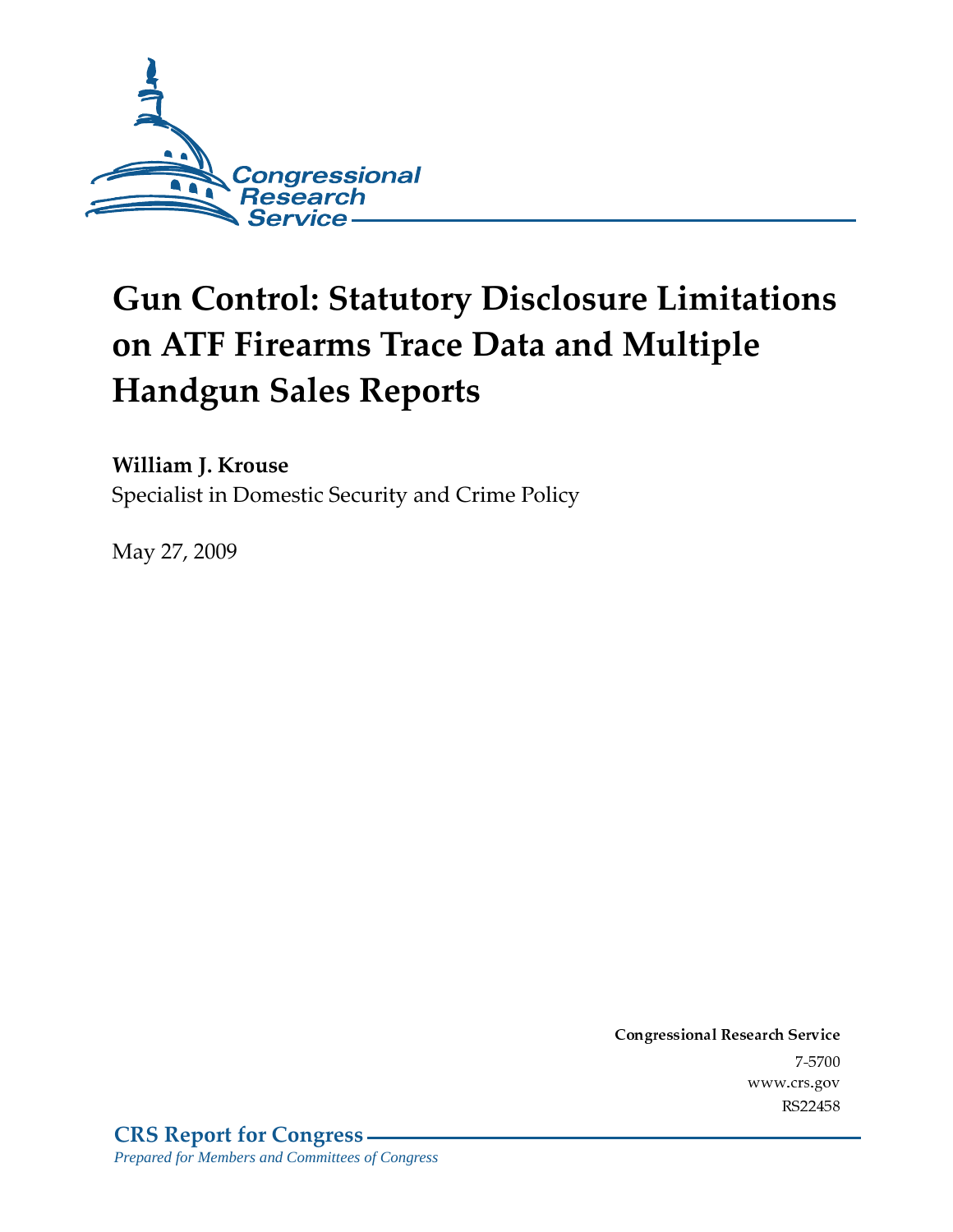## Summary

For FY2003-FY2009, a rider on the Bureau of Alcohol, Tobacco, Firearms and Explosives (ATF) appropriations has prohibited that agency from disclosing firearm trace data (based on firearm transfer records maintained in part by licensed gun dealers) and multiple handgun sales reports data for any purpose other than supporting a criminal investigation or agency licensing proceeding. This rider is known as the "Tiahrt" amendment, for its sponsor in full committee markup of the FY2004 Commerce-Justice-State appropriations bill, Representative Todd Tiahrt. A coalition of 210 city mayors led by New York City Mayor Michael Bloomberg favors the repeal of this rider, but the Fraternal Order of Police favors retaining it, as does ATF. For FY2008, Congress included modified Tiahrt amendment language in the Consolidated Appropriations Act, 2008 (P.L. 110-161). This modified language states explicitly that it *does not* prohibit the release of aggregate statistical data on illegal gun trafficking or statistical information on the U.S. firearms industry. For FY2009, similar language was included in the Omnibus Appropriations Act, 2009 (P.L. 111-8).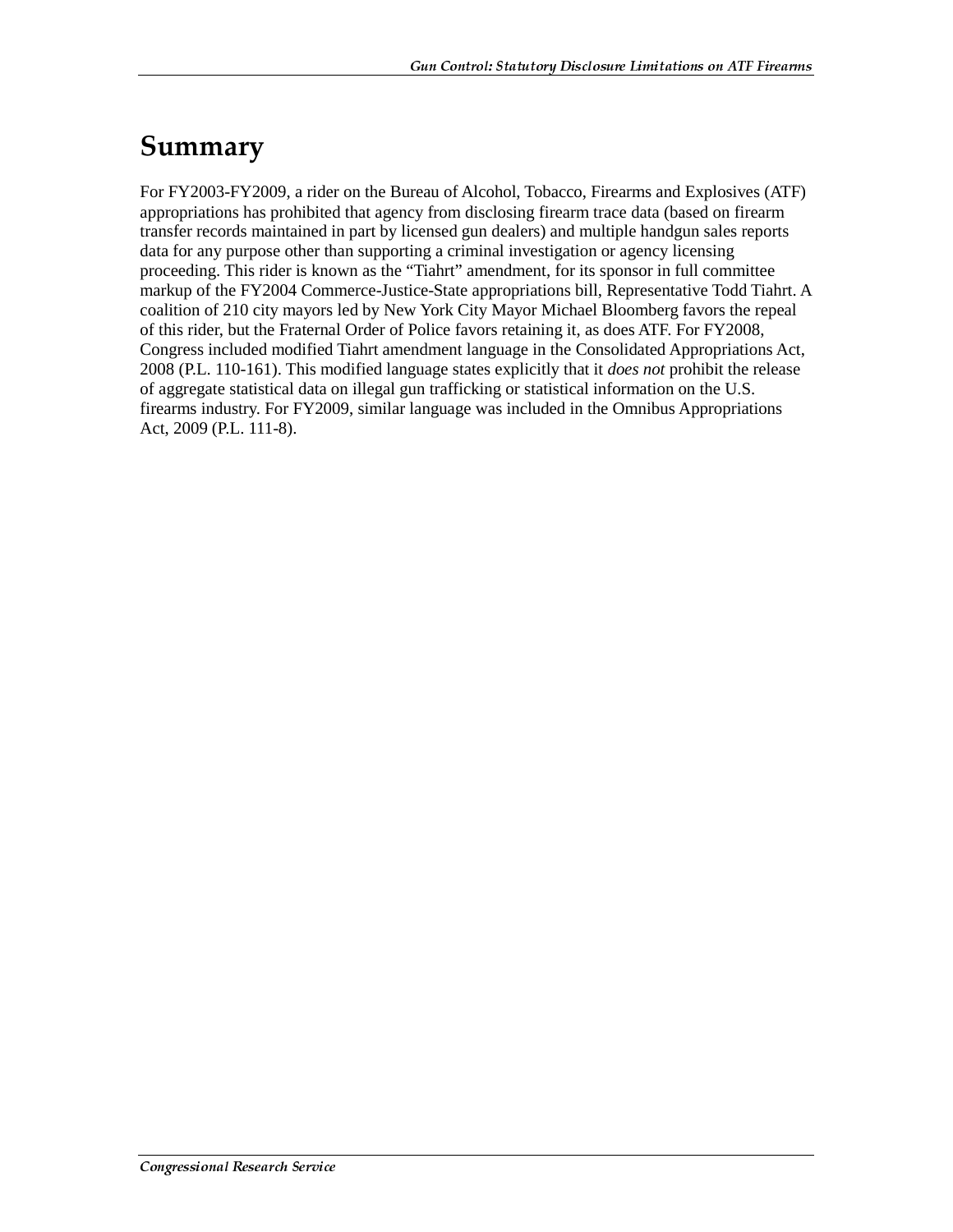### **Contents**

### Contacts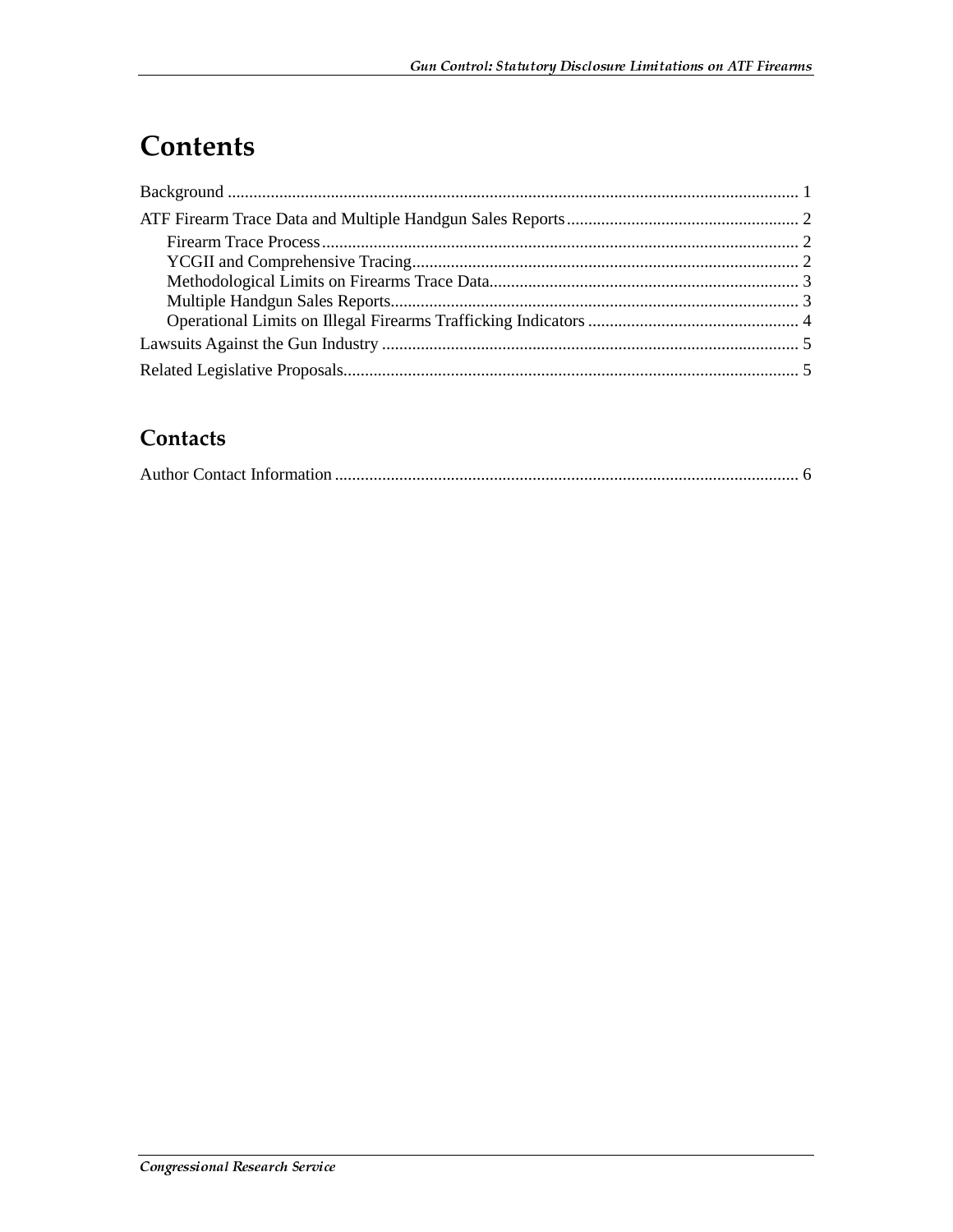# Background

Located in the Department of Justice  $(DOJ)$ ,  $^1$  ATF is the lead law enforcement agency charged with administering and enforcing federal laws related to the manufacture, importation, and distribution of firearms and explosives. ATF also investigates arson cases with a federal nexus and violations of laws related to the manufacture, importation and distribution of alcohol and tobacco. In the Omnibus Appropriations Act, 2009 (P.L. 111-8), Congress provided ATF with its regular appropriation of \$1.054 billion for FY2009, a 4.2% increase over the FY2008 enacted level, and 2.6% increase over the Administration's request.<sup>2</sup> Of the FY2009 appropriation, DOJ budget documents indicated that the Administration plans to allocate \$759 million (72%) toward firearms compliance and investigations.<sup>3</sup>

Under the Tiahrt amendment, for FY2003-FY2007, ATF has not disclosed trace data or multiple handgun sales reports to any person or entity, unless the request for such data was part of a criminal investigation within their jurisdiction. As a result, firearms trace data were no longer available for municipalities and other third parties to build cases against gun manufacturers and dealers in civil lawsuits. While arguably the Tiahrt amendment never prevented ATF from releasing statistics on the U.S. firearms industry or aggregate statistics on illegal firearms trafficking, for FY2008, Congress modified the language of the limitation to state explicitly that it *does not* prevent the

- disclosure of statistical information concerning total production, importation, and exportation of firearms;
- sharing or exchange of such information among and between federal, state, local, or foreign law enforcement agencies, federal, state, or local prosecutors, and federal national security, intelligence, or counterterrorism officials; or
- publishing of annual statistical reports on products regulated by ATF, including total production, importation, and exportation by each licensed importer and licensed manufacturer, or statistical aggregate data regarding firearms traffickers and trafficking channels, or firearms misuse, felons, and trafficking investigations.<sup>4</sup>

The FY2008 Tiahrt language, however, continues to prohibit the release of firearm trace data for the purposes of suing gun manufacturers and dealers. Moreover, the limitation includes the phrase, "in fiscal year 2008 and thereafter," which make the limitation permanent law according

<sup>&</sup>lt;sup>1</sup> As part of the Homeland Security Act (P.L. 107-296, 116 Stat. 2135), Congress transferred ATF's enforcement and regulatory functions for firearms and explosives to the DOJ from the Department of the Treasury, adding "explosives" to ATF's title. The regulatory aspects of those laws related to the manufacture, importation, and distribution of alcohol and tobacco are the domain of the Tax and Trade Bureau (TTB), which remained at the Department of the Treasury.

<sup>2</sup> For further information, see CRS Report RL34514, *The Bureau of Alcohol, Tobacco, Firearms and Explosives (ATF): Budget and Operations*.

<sup>&</sup>lt;sup>3</sup> Due to rounding, these amounts do not total precisely to \$1.054 billion. U.S. Department of Justice, Justice Management Division, *FY2010 Budget and Performance Summary*, (May 2009), available at http://www.usdoj.gov/ jmd/2010summary/.

<sup>4</sup> Consolidated Appropriations Act, 2008 (P.L. 110-161).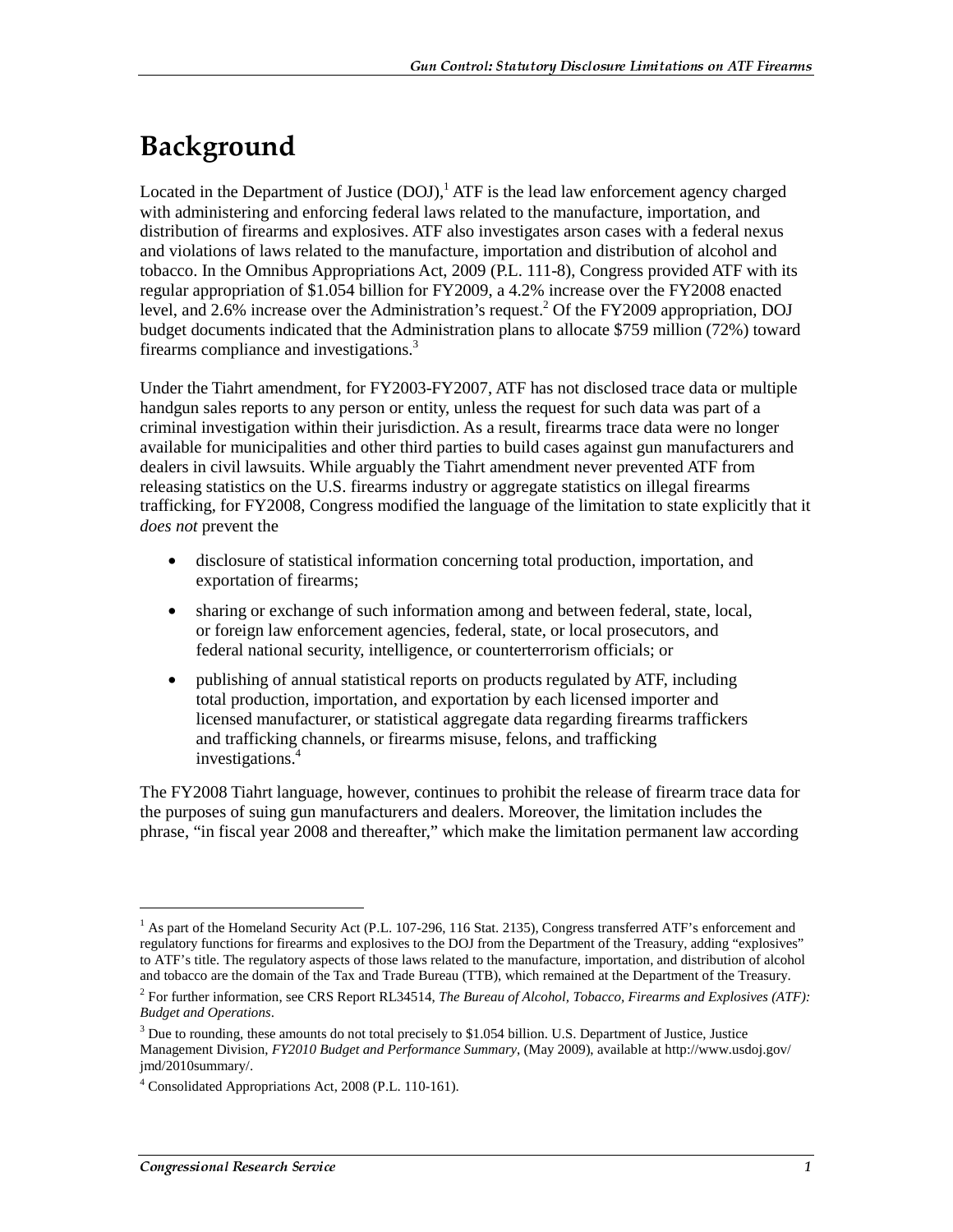to the Government Accountability Office.<sup>5</sup> For FY2009, similar language was included in the Omnibus Appropriations Act, 2009 (P.L. 111-8).

# **ATF Firearm Trace Data and Multiple Handgun Sales Reports**

To enforce federal firearms laws, ATF conducts firearm traces for federal, state, tribal, county, and municipal law enforcement agencies. Gun dealers must also report multiple handgun sales to ATF. Firearm trace data and multiple handgun sales reports, along with other investigative data, can be strong indicators of illegal firearms trafficking. For several reasons, however, there are methodological and operational limits on the use of such data and reports, in addition to the statutory limitations, as discussed below.

#### **Firearm Trace Process**

As part of a trace, law enforcement officers submit to ATF certain information about a firearm in question, including the manufacturer, model, caliber, and serial number. In turn, ATF firearm specialists systematically research the firearm's transfer documents, which Federal Firearms Licensees (FFLs) are required to maintain, as a firearm passes through the commercial chain of distribution, from manufacturer/importer, to wholesaler/distributor, and to first retail seller. From the first retail dealer's transfer records (bound log book and ATF Form 4473s), ATF can determine the first private person to whom the firearm was transferred. When dealers go out of business, these records are sent to, and maintained by, ATF.<sup>6</sup> By following up with the private person to whom the firearm was last transferred, investigators are often able to generate new leads to solve firearms-related crimes.

### **YCGII and Comprehensive Tracing**

As gun violence increased from the mid-1980s to the early 1990s, law enforcement agencies increasingly availed themselves of ATF's firearm tracing capabilities. As the firearm trace database grew, it yielded new insights for law enforcement agencies. In 1994, ATF made "comprehensive tracing," which entails tracing all "crime guns" recovered by law enforcement in a particular geographic area, an agency objective. In 1996, the Clinton Administration launched the Youth Crime Gun Interdiction Initiative (YCGII). Under this initiative, participating cities were provided funding to comprehensively trace crime guns and improve information about the illegal sources of firearms. In FY1996, 27 cities participated in this program. By FY2004, it had been expanded to more than 60 cities. For FY2005, the Bush Administration requested and received funding to expand Project Safe Neighborhoods (PSN) and YCGII to 80 cities, yet ATF dropped the YCGII program in FY2005 and began promoting the PSN program as part of its wider integrated violence reduction strategy.

 $5$  U.S. Government Accountability Office, "Bureau of Alcohol, Tobacco, Firearms, and Explosives—Prohibition in the 2008 Consolidated Appropriations Act," July 15, 2008, available at http://www.gao.gov/decisions/appro/316510.pdf.

<sup>&</sup>lt;sup>6</sup> Another ATF appropriations rider prohibits those records from being searched electronically by firearm or firearm owner to prevent their use as a gun registry. Those records are currently indexed by firearm serial number.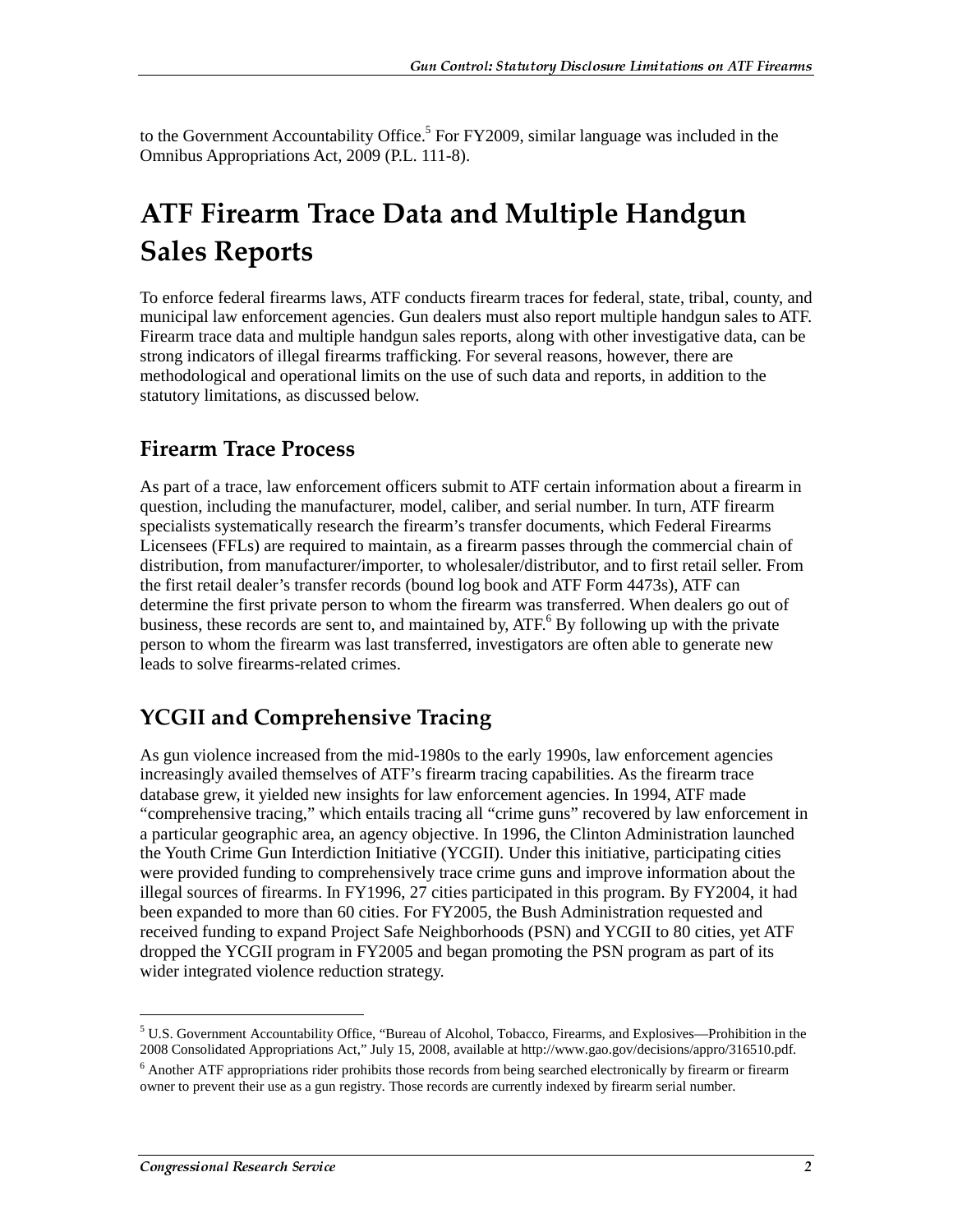For the years 1997 through 2000, ATF published YCGII reports that included data on firearm traces by participating city.<sup>7</sup> Although the data in those reports were anonymized and did not identify individual FFLs, ATF has issued no additional YCGII reports. ATF had also made trace data available to researchers under contract with disclosure restrictions, but such data were only released after five years, because ATF did not want to compromise ongoing investigations, among other things. After reviewing the trace data, some researchers suggested that through comprehensive crime gun tracing new findings could be made regarding illegal gun trafficking especially at the regional level, $^8$  while others noted methodological shortcomings in the firearms trace data that arguably have precluded making conclusions about crime guns at a national level.<sup>9</sup>

#### Methodological Limits on Firearms Trace Data

ATF has defined "crime gun" to mean any firearm that is illegally possessed, used in crime, or suspected to have been used in crime. An abandoned firearm may also be categorized as a crime gun if it is suspected it was used in a crime or illegally possessed.10 Under this definition, most, but not all, traced firearms are "crime guns." Firearms trace data, however, are limited and may be biased by several factors:

- traced firearms are generally recovered by law enforcement, and they may not be representative of firearms possessed and used by criminals;
- there remains significant variation over time and from jurisdiction to jurisdiction as to "when, why, and how" a firearm is recovered and selected to be traced; and
- a substantial percentage of recovered firearms cannot be successfully traced for several reasons including poor recordkeeping by FFLs.

According to ATF, the firearms trace database is an operational system designed to aid in ongoing investigations, rather than a system to capture "crime gun" statistics.<sup>11</sup> Nevertheless, combined with multiple handgun sales reports and other investigative data, firearm trace data have proven to be a viable tool for ATF in targeting regulatory and investigative resources with greater effect.

### **Multiple Handgun Sales Reports**

Federal law requires FFLs to report to the Attorney General (AG) whenever they transfer more than one handgun (pistol or revolver) to any nonlicensee within five consecutive business days.<sup>12</sup> The FFL must also forward this information to either the state police or local law enforcement agency that has jurisdiction in the area where the transfer occurred.<sup>13</sup> Furthermore, except for

<sup>&</sup>lt;sup>7</sup> Those reports are available at http://www.atf.treas.gov/firearms/ycgii/2000/index.htm.

<sup>&</sup>lt;sup>8</sup> Philip J. Cook and Anthony A. Braga, "Comprehensive Firearms Tracing: Strategic and Investigative Uses of New Data on Firearms Markets," *Arizona Law Review*, vol. 43:2, 2001, p. 290.

<sup>&</sup>lt;sup>9</sup> Ibid.

<sup>&</sup>lt;sup>10</sup> See U.S. Department of the Treasury, Bureau of Alcohol, Tobacco and Firearms, *Crime Gun Trace Reports (2000)*, *National Report, The ATF Youth Crime Gun Interdiction Initiative*, (July. 2002), p. A-3. Available at http://www.atf.gov/firearms/ycgii/2000/index.htm.

 $11$  Ibid.

 $12$  18 U.S.C. 923(g)(3).

 $13$  Ibid.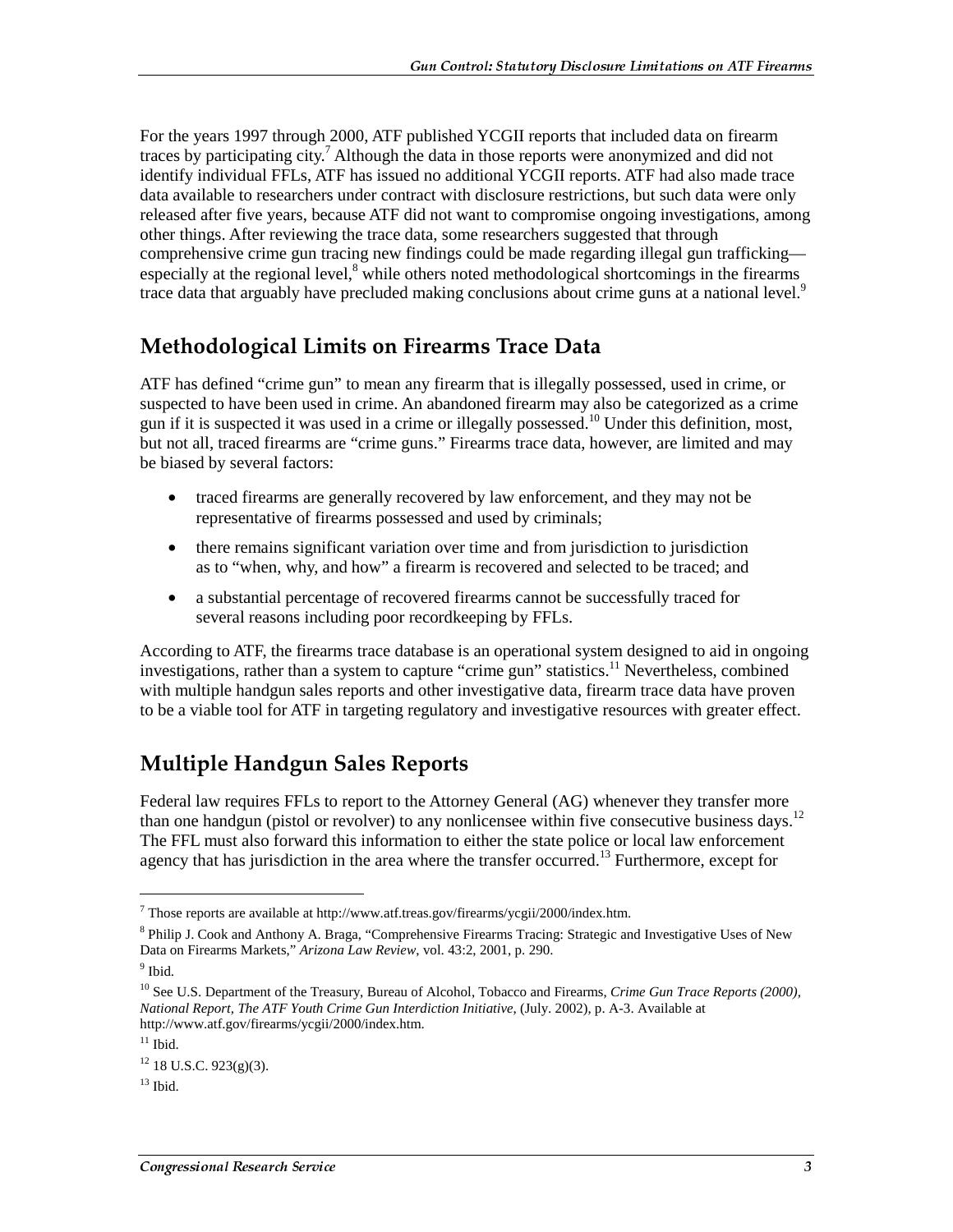information pertaining to persons prohibited from possessing firearms, federal law prohibits state or local law enforcement agencies from disclosing those records to any person or entity, and requires those records be destroyed within 20 days of receipt, so that those records cannot be used as a registry of firearms or firearms owners.<sup>14</sup> At the end of every six-month period, the state or local law enforcement agency is required to certify to the AG that the record nondisclosure and destruction requirements were complied with.

#### Operational Limits on Illegal Firearms Trafficking Indicators

ATF analyzes firearm trace data, multiple handgun sales reports, and firearms-trafficking investigative data to more effectively target armed violent criminals and gun traffickers for prosecution. By aggregating these data, ATF analysts are often able to discern regional illegal firearms trafficking trends and patterns. Working with contract researchers at Northeastern University, ATF developed indicators of illegal firearms trafficking:<sup>15</sup>

- multiple crime guns traced to an FFL or first retail purchaser;
- short time-to-crime for crime guns traced to an FFL or first retail purchaser;
- incomplete trace results, due to an unresponsive FFL or other causes;
- significant or frequently reported firearms losses or thefts by an FFL;
- frequent multiple sales of handguns by an FFL or multiple purchases of firearms by a non-licensee, combined with crime gun traces; and
- recovery of firearms with obliterated serial numbers.

In February 2000, ATF reported that (1) out of 83,200 FFLs, about 1,020 had 10 or more firearms that were traced back to them in 1998; (2) while those FFLs only represented about 1.2% of licensed retail dealers, they accounted for more than 50% of traces to retail dealers in that year; and (3) less than 1% of retail dealers, about 330 FFLs, had 25 or more firearms traced back to them.<sup>16</sup> By concentrating their enforcement and regulatory actions on this small percentage of FFLs, ATF sought to prevent the further diversion of firearms into illegal channels of commerce.

At the same time, ATF's findings might have undergirded the policies of a number of municipalities, under which civil lawsuits were pursued against the gun industry for gun violence in their jurisdictions. This is despite the fact that ATF has consistently stated that trace frequency, in and of itself, is not indicative of criminal activity by an FFL. In addition, with ATF data, gun control advocates began identifying and publishing the names of FFLs who in their judgement were "bad apple" dealers, as the data showed "crime guns" being traced back to their businesses, along with multiple handgun sales reports, in numbers the gun control advocates found unacceptable.<sup>17</sup>

 $14$  In the 109<sup>th</sup> Congress, section 7 of H.R. 5005 (discussed below) would have repealed the multiple handgun reporting requirement to state and local law enforcement.

<sup>15</sup> U.S. Department of the Treasury, Bureau of Alcohol, Tobacco and Firearms, *Commerce in Firearms in the United States* (February 2000), p. 22.

 $16$  Ibid.

<sup>&</sup>lt;sup>17</sup> Brady Campaign to Prevent Gun Violence, "Brady Campaign to Prevent Gun Violence: Ten Worst 'Bad Apple' Gun Dealers in America," July 16, 2003.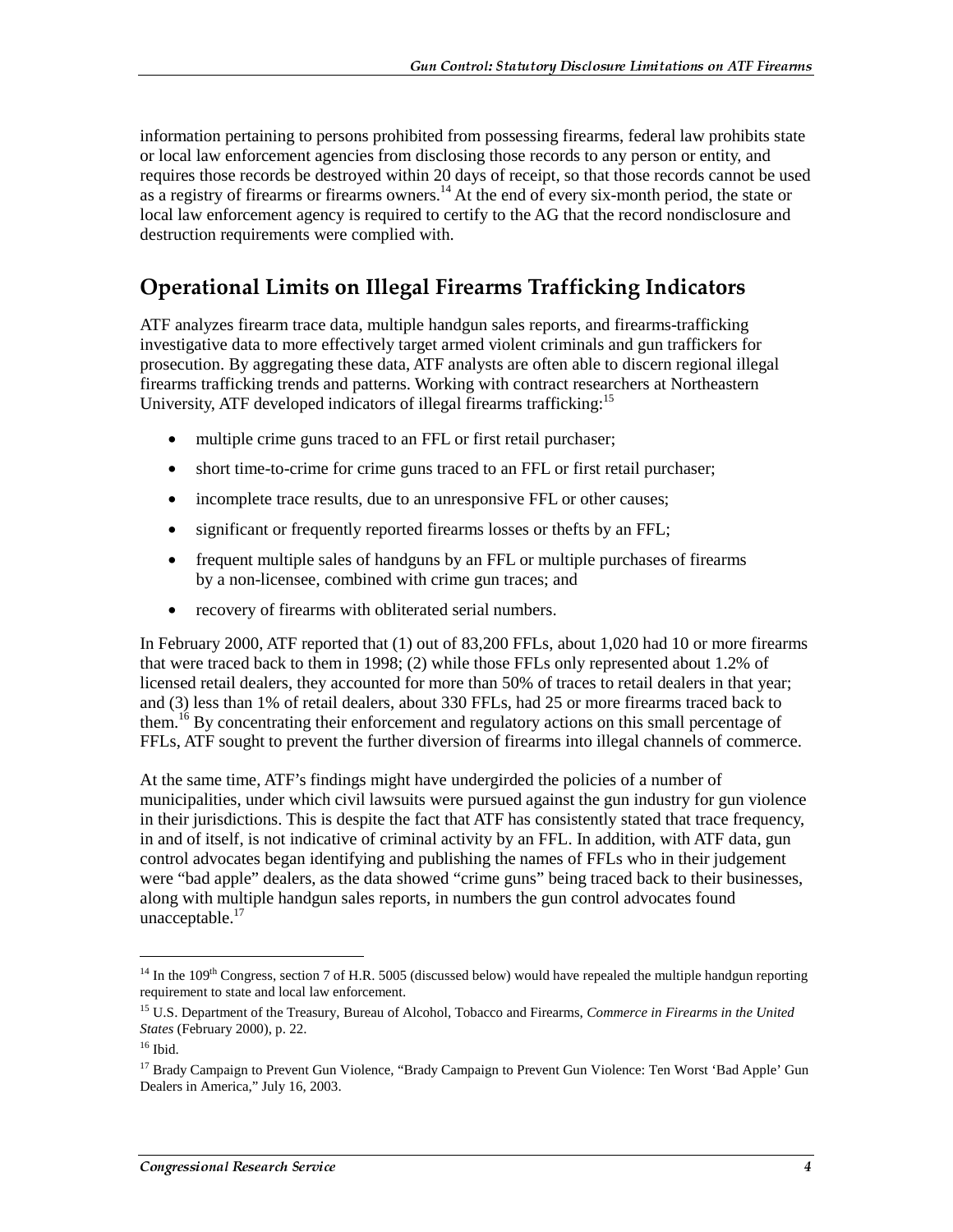As noted above, while multiple handgun sales reports, along with firearm trace and other investigative data, can be strong indicators of illegal firearms trafficking, alone they do not constitute proof of criminal wrongdoing on the part of an FFL. As required under the appropriations rider, which was initially predicated on ATF's disclosure policy, ATF declined to disclose such data to the City of Chicago. ATF argued in part that trace and multiple handgun sales data were exempt from the Freedom of Information Act (FOIA), as such data could potentially compromise ongoing investigations. While the  $7<sup>th</sup>$  Circuit rejected ATF's FOIA arguments, the Tiahrt amendment was enacted, preventing ATF from releasing trace data for any purpose other than a "bona fide" criminal investigation.<sup>18</sup>

### Lawsuits Against the Gun Industry

Mayors and other municipal leaders have sought to curb gun violence in their communities by filing civil lawsuits against gun manufacturers and dealers based on three arguments: (1) the firearms they sold were defective, (2) the gun industry had engaged in improper marketing techniques, and (3) the proliferation of firearms in certain urban areas constituted a public nuisance. Many lawsuits against the gun industry were dismissed, while others were not. In some of these cases, analyses of ATF firearms trace and investigative data by nongovernmental parties were submitted as evidence showing liability on the part of gun manufacturers and/or dealers.

Congress passed the Protection of Lawful Commerce in Arms Act (P.L. 109-92) to limit the tort liability of gun manufacturers and dealers by prohibiting civil actions or proceedings or administrative proceedings against any gun manufacturer or dealer, or trade association for damages resulting from the criminal or unlawful misuse of a firearm or ammunition.<sup>19</sup> Exceptions were provided under certain circumstances. The city of New York has pursued a public nuisance civil suit against multiple gun manufacturers based in part on ATF trace and investigative data that were acquired under a strict confidentiality order entered by a federal judge before the disclosure limits were enacted. $20$ 

# Related Legislative Proposals

For FY2003-FY2009, a rider on the ATF appropriations language has prohibited that agency from disclosing data on illegal gun trafficking based on firearm traces and FFL transfer records, as well as multiple handgun sale reports, for any purpose other than supporting a "bona fide" criminal investigation. This rider is known as the "Tiahrt" amendment, for its sponsor in full committee markup of the FY2004 Commerce-Justice-State appropriations bill, Representative Todd Tiahrt.

Proponents of the Tiahrt amendment contend that the business records of FFLs should be confidential, and that access to these records is only authorized under federal law for the purposes of conducting ATF trace requests in order to solve crimes. They argue further that it was never

 $\overline{a}$ 

<sup>&</sup>lt;sup>18</sup> For further information, see *City of Chicago v. U.S. Department of Treasury*, 297 F.3d 672 (7<sup>th</sup> Cir. 2002), *vacated* and remanded, 537 U.S. 1229 (2003), *vacated on rehearing*, 423 F.3d 377 (7<sup>th</sup> Cir. 2005).

<sup>&</sup>lt;sup>19</sup> For further information, see CRS Report RS22074, *Limiting Tort Liability of Gun Manufacturers and Gun Sellers: Legal Analysis of P.L. 109-92 (2005)*, by Henry Cohen.

<sup>20</sup> For further information, see *City of New York* v. *Beretta U.S.A.*, No. 00-CV-3641, 2006 U.S. Dist. LEXIS 24452 (E.D.N.Y. April 27, 2006).